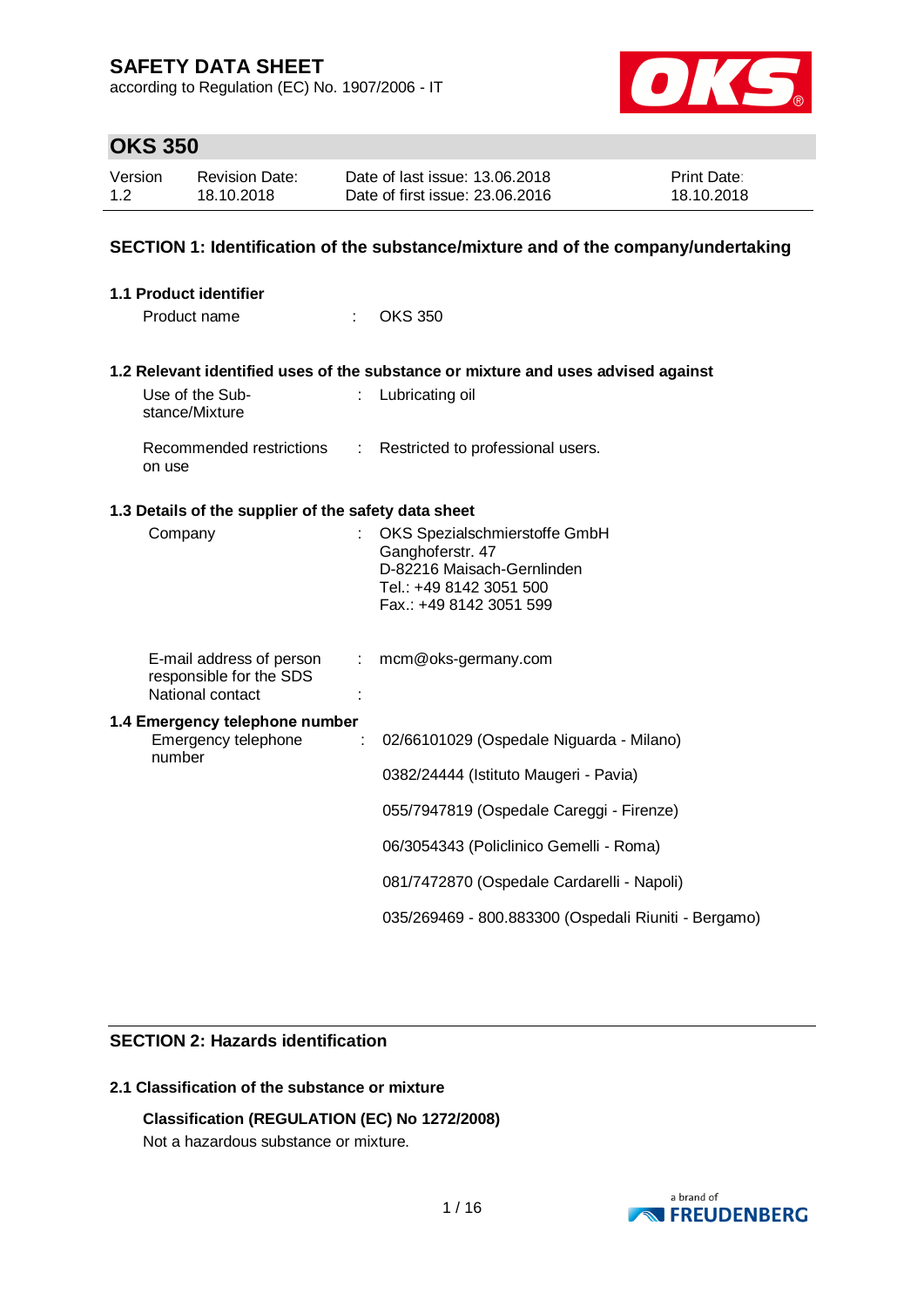according to Regulation (EC) No. 1907/2006 - IT



# **OKS 350**

| Version | <b>Revision Date:</b> | Date of last issue: 13.06.2018  | <b>Print Date:</b> |
|---------|-----------------------|---------------------------------|--------------------|
| 1.2     | 18.10.2018            | Date of first issue: 23,06,2016 | 18.10.2018         |

#### **2.2 Label elements**

### **Labelling (REGULATION (EC) No 1272/2008)**

Not a hazardous substance or mixture.

### **Additional Labelling**

EUH210 Safety data sheet available on request.

#### **2.3 Other hazards**

This substance/mixture contains no components considered to be either persistent, bioaccumulative and toxic (PBT), or very persistent and very bioaccumulative (vPvB) at levels of 0.1% or higher.

### **SECTION 3: Composition/information on ingredients**

#### **3.2 Mixtures**

Chemical nature : Synthetic hydrocarbon oil ester oil

#### **Hazardous components**

| Chemical name         | CAS-No.                    | Classification     | Concentration | Concentration |
|-----------------------|----------------------------|--------------------|---------------|---------------|
|                       | EC-No.                     |                    | limits        | (% w/w)       |
|                       |                            |                    | M-Factor      |               |
|                       | Index-No.                  |                    | <b>Notes</b>  |               |
|                       | <b>Registration number</b> |                    |               |               |
| Amines, C11-14-       | 80939-62-4                 | Skin Irrit.2; H315 |               | $>= 1 - 2.5$  |
| branched alkyl, mono- | 279-632-6                  | Eye Irrit.2; H319  |               |               |
| hexyl and dihexyl     |                            | Aquatic Chronic2;  |               |               |
| phosphates            |                            | H411               |               |               |
|                       | 01-2119976322-36-          |                    |               |               |
|                       | <b>XXXX</b>                |                    |               |               |

For explanation of abbreviations see section 16.

### **SECTION 4: First aid measures**

#### **4.1 Description of first aid measures**

If inhaled : Remove person to fresh air. If signs/symptoms continue, get medical attention. Keep patient warm and at rest. If unconscious, place in recovery position and seek medical advice. Keep respiratory tract clear. If breathing is irregular or stopped, administer artificial respiration.

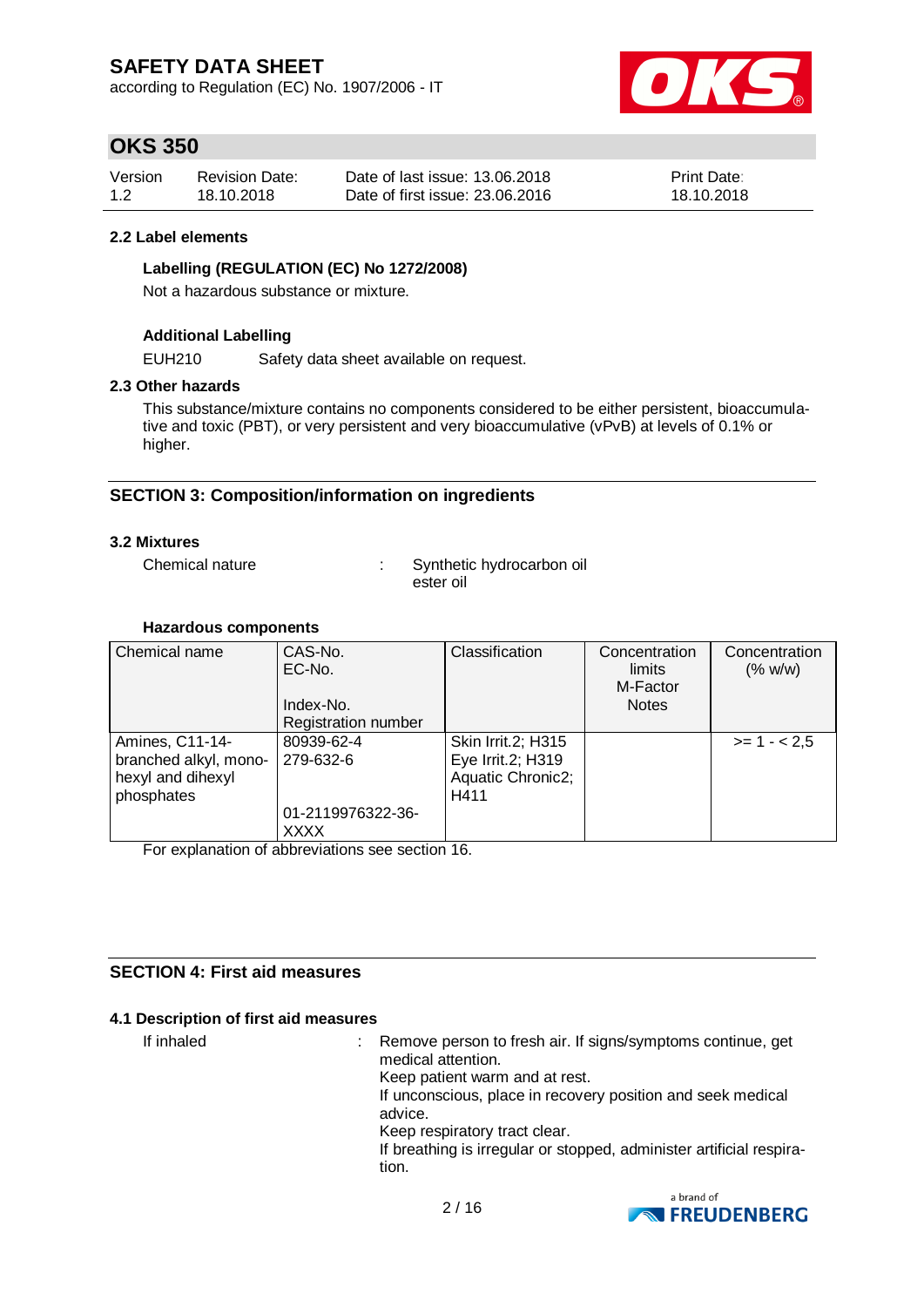according to Regulation (EC) No. 1907/2006 - IT



# **OKS 350**

| Version<br>1.2 | Revision Date:<br>18.10.2018 | Date of last issue: 13.06.2018<br>Date of first issue: 23.06.2016                                                                                                                                                                                          | <b>Print Date:</b><br>18.10.2018 |
|----------------|------------------------------|------------------------------------------------------------------------------------------------------------------------------------------------------------------------------------------------------------------------------------------------------------|----------------------------------|
|                |                              |                                                                                                                                                                                                                                                            |                                  |
|                | In case of skin contact      | Take off all contaminated clothing immediately.<br>Wash off immediately with soap and plenty of water.<br>Get medical attention immediately if irritation develops and<br>persists.<br>Wash clothing before reuse.<br>Thoroughly clean shoes before reuse. |                                  |
|                | In case of eye contact       | : Rinse immediately with plenty of water, also under the eyelids,<br>for at least 10 minutes.<br>If eye irritation persists, consult a specialist.                                                                                                         |                                  |
| If swallowed   |                              | Move the victim to fresh air.<br>If unconscious, place in recovery position and seek medical<br>advice.<br>Keep respiratory tract clear.<br>Do NOT induce vomiting.<br>Rinse mouth with water.<br>Never give anything by mouth to an unconscious person.   |                                  |
|                |                              | 4.2 Most important symptoms and effects, both acute and delayed                                                                                                                                                                                            |                                  |

| Symptoms     | : No information available. |
|--------------|-----------------------------|
| <b>Risks</b> | : None known.               |

### **4.3 Indication of any immediate medical attention and special treatment needed**

| Treatment | No information available. |
|-----------|---------------------------|
|           |                           |

### **SECTION 5: Firefighting measures**

#### **5.1 Extinguishing media**

| Suitable extinguishing media      | Use water spray, alcohol-resistant foam, dry chemical or car-<br>bon dioxide. |
|-----------------------------------|-------------------------------------------------------------------------------|
| Unsuitable extinguishing<br>media | : High volume water jet                                                       |

#### **5.2 Special hazards arising from the substance or mixture**

| Specific hazards during fire-<br>fighting | $\therefore$ Fire may cause evolution of:<br>Carbon oxides |
|-------------------------------------------|------------------------------------------------------------|
|                                           | Nitrogen oxides (NOx)<br>Oxides of phosphorus              |

#### **5.3 Advice for firefighters**

| Special protective equipment | In the event of fire, wear self-contained breathing apparatus. |
|------------------------------|----------------------------------------------------------------|
| for firefighters             | Use personal protective equipment. In the case of respirable   |
|                              | dust and/or fumes, use self-contained breathing apparatus.     |

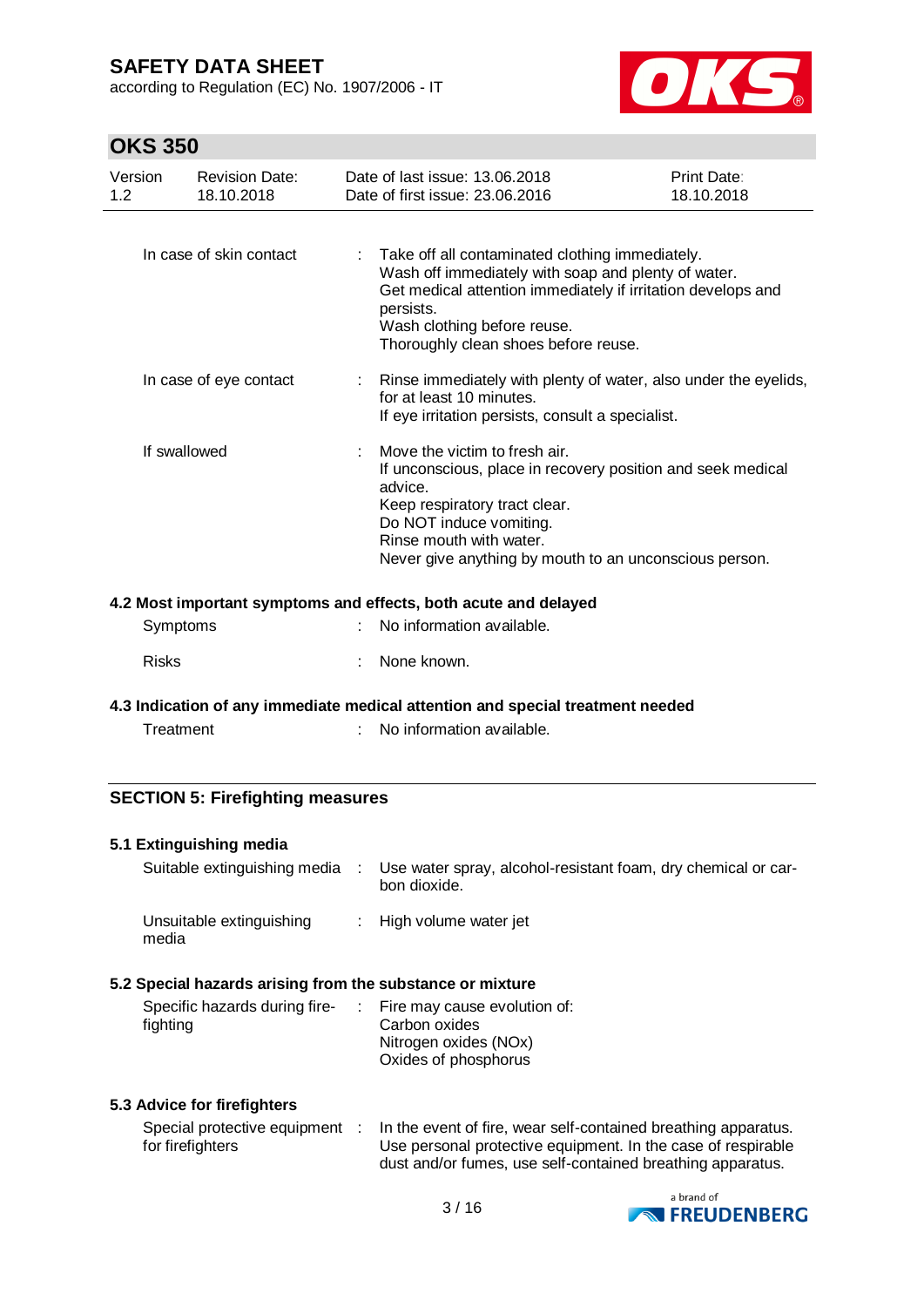according to Regulation (EC) No. 1907/2006 - IT



# **OKS 350**

| Version<br>1.2 | <b>Revision Date:</b><br>18.10.2018 | Date of last issue: 13.06.2018<br>Date of first issue: 23.06.2016 | <b>Print Date:</b><br>18.10.2018 |
|----------------|-------------------------------------|-------------------------------------------------------------------|----------------------------------|
|                |                                     | Exposure to decomposition products may be a hazard to<br>health.  |                                  |
|                | Further information                 | Standard procedure for chemical fires.                            |                                  |

### **SECTION 6: Accidental release measures**

|                               |  | 6.1 Personal precautions, protective equipment and emergency procedures                                                                                                                                                  |  |  |  |
|-------------------------------|--|--------------------------------------------------------------------------------------------------------------------------------------------------------------------------------------------------------------------------|--|--|--|
| Personal precautions          |  | : Evacuate personnel to safe areas.<br>Use personal protective equipment.<br>Ensure adequate ventilation.<br>Do not breathe vapours or spray mist.<br>Refer to protective measures listed in sections 7 and 8.           |  |  |  |
| 6.2 Environmental precautions |  |                                                                                                                                                                                                                          |  |  |  |
| Environmental precautions     |  | : Try to prevent the material from entering drains or water<br>courses.<br>Prevent further leakage or spillage if safe to do so.<br>Local authorities should be advised if significant spillages<br>cannot be contained. |  |  |  |

### **6.3 Methods and material for containment and cleaning up**

| : Contain spillage, and then collect with non-combustible ab-<br>Methods for cleaning up<br>sorbent material, (e.g. sand, earth, diatomaceous earth, ver-<br>miculite) and place in container for disposal according to local<br>/ national regulations (see section 13). |
|---------------------------------------------------------------------------------------------------------------------------------------------------------------------------------------------------------------------------------------------------------------------------|
|---------------------------------------------------------------------------------------------------------------------------------------------------------------------------------------------------------------------------------------------------------------------------|

### **6.4 Reference to other sections**

For personal protection see section 8.

### **SECTION 7: Handling and storage**

### **7.1 Precautions for safe handling**

| : Do not breathe vapours or spray mist.<br>Avoid contact with skin and eyes.    |
|---------------------------------------------------------------------------------|
| For personal protection see section 8.                                          |
| Smoking, eating and drinking should be prohibited in the ap-<br>plication area. |
| Wash hands and face before breaks and immediately after                         |
| handling the product.                                                           |
| Do not get in eyes or mouth or on skin.                                         |
| Do not get on skin or clothing.                                                 |
| Do not ingest.                                                                  |
| Do not repack.                                                                  |
| Do not re-use empty containers.                                                 |
| These safety instructions also apply to empty packaging which                   |
|                                                                                 |

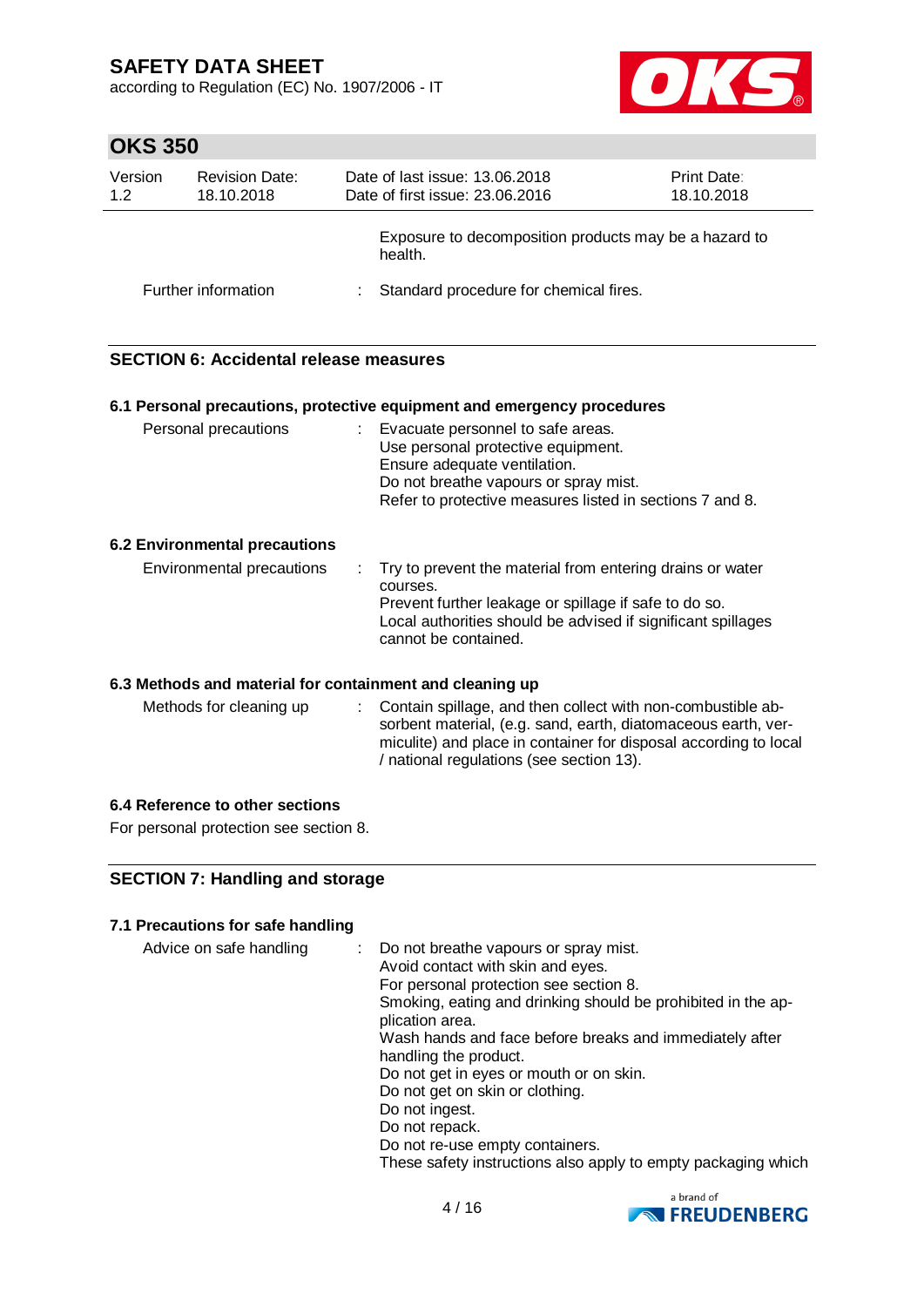according to Regulation (EC) No. 1907/2006 - IT



# **OKS 350**

| Version<br>1.2 | <b>Revision Date:</b><br>18.10.2018              |                | Date of last issue: 13.06.2018<br>Date of first issue: 23.06.2016                                                                                                                                                                                                                                                                                                                                  | <b>Print Date:</b><br>18.10.2018 |
|----------------|--------------------------------------------------|----------------|----------------------------------------------------------------------------------------------------------------------------------------------------------------------------------------------------------------------------------------------------------------------------------------------------------------------------------------------------------------------------------------------------|----------------------------------|
|                | Hygiene measures                                 |                | may still contain product residues.<br>Keep container closed when not in use.<br>: Wash face, hands and any exposed skin thoroughly after<br>handling.                                                                                                                                                                                                                                             |                                  |
|                | Requirements for storage<br>areas and containers | $\mathbb{R}^n$ | 7.2 Conditions for safe storage, including any incompatibilities<br>Store in original container. Keep container closed when not in<br>use. Keep in a dry, cool and well-ventilated place. Containers<br>which are opened must be carefully resealed and kept upright<br>to prevent leakage. Store in accordance with the particular<br>national regulations. Keep in properly labelled containers. |                                  |
|                | 7.3 Specific end use(s)<br>Specific use(s)       |                | Consult the technical guidelines for the use of this sub-<br>stance/mixture.                                                                                                                                                                                                                                                                                                                       |                                  |

### **SECTION 8: Exposure controls/personal protection**

#### **8.1 Control parameters**

Contains no substances with occupational exposure limit values.

### **Derived No Effect Level (DNEL) according to Regulation (EC) No. 1907/2006:**

| Substance name                                                              | End Use        | Exposure routes | Potential health ef-<br>fects | Value                   |
|-----------------------------------------------------------------------------|----------------|-----------------|-------------------------------|-------------------------|
| Amines, C11-14-<br>branched alkyl, mo-<br>nohexyl and dihexyl<br>phosphates | <b>Workers</b> | Inhalation      | Long-term systemic<br>effects | $0,2 \,\mathrm{mg/m}$ 3 |
|                                                                             | <b>Workers</b> | Skin contact    | Long-term systemic<br>effects | $0,03$ mg/kg<br>bw/day  |

### **Predicted No Effect Concentration (PNEC) according to Regulation (EC) No. 1907/2006:**

| Substance name                                                          | <b>Environmental Compartment</b>                          | Value        |
|-------------------------------------------------------------------------|-----------------------------------------------------------|--------------|
| Amines, C11-14-branched alkyl,<br>monohexyl and dihexyl phos-<br>phates | Fresh water                                               | $0,055$ mg/l |
|                                                                         | Marine water                                              | $0,005$ mg/l |
|                                                                         | Microbiological Activity in Sewage Treat-<br>ment Systems | 1 $mg/l$     |
|                                                                         | Fresh water sediment                                      | 239,64 mg/kg |
|                                                                         | Marine sediment                                           | 23,964 mg/kg |
|                                                                         | Soil                                                      | 47,76 mg/kg  |

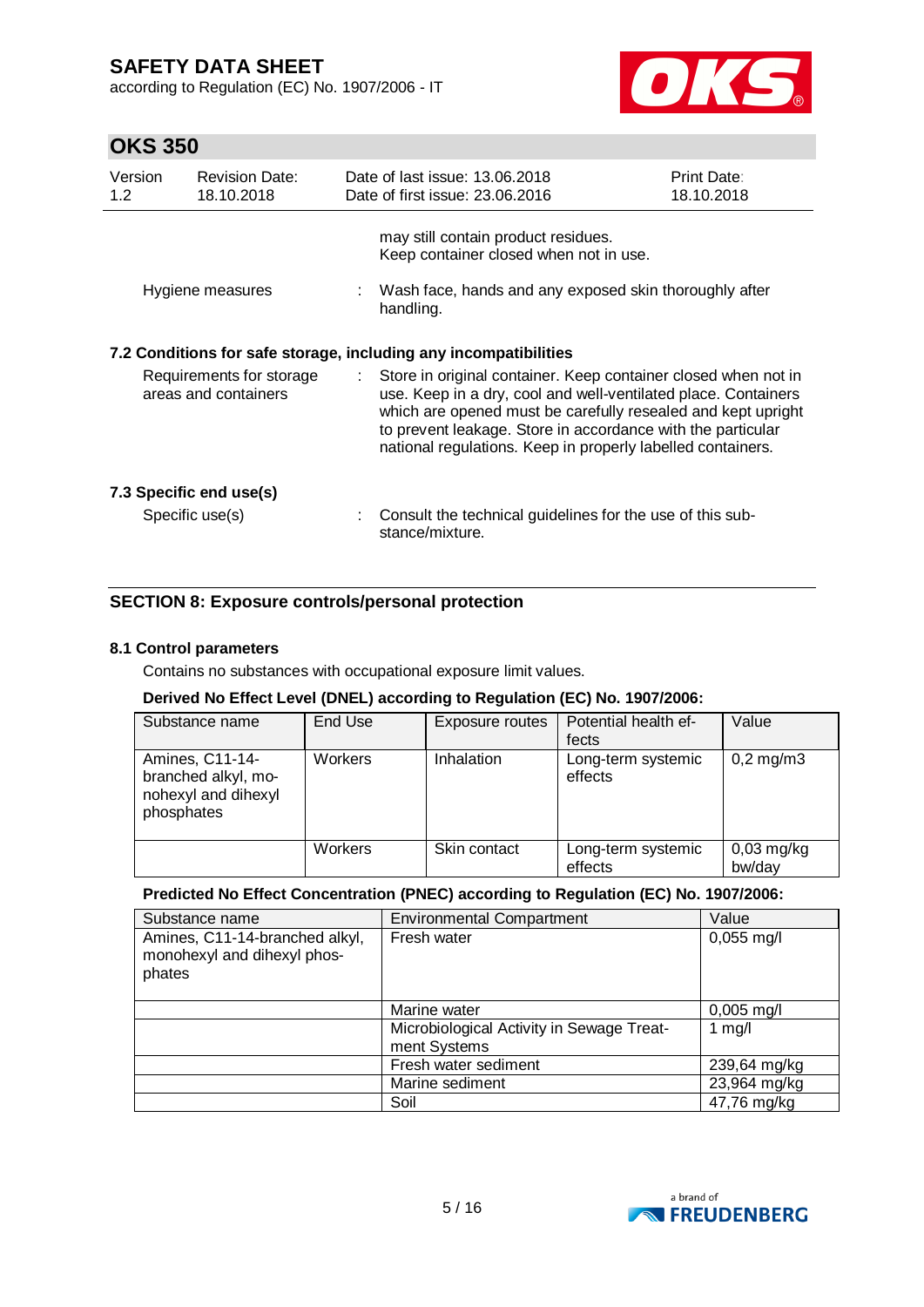according to Regulation (EC) No. 1907/2006 - IT



# **OKS 350**

| Version | <b>Revision Date:</b> | Date of last issue: 13.06.2018  | Print Date: |
|---------|-----------------------|---------------------------------|-------------|
| 1.2     | 18.10.2018            | Date of first issue: 23,06,2016 | 18.10.2018  |

#### **8.2 Exposure controls**

#### **Engineering measures**

Maintain air concentrations below occupational exposure standards.

| Personal protective equipment                   |                                                                                                                                                                                                                                                                                                                                       |
|-------------------------------------------------|---------------------------------------------------------------------------------------------------------------------------------------------------------------------------------------------------------------------------------------------------------------------------------------------------------------------------------------|
| Eye protection                                  | Safety glasses with side-shields conforming to EN166                                                                                                                                                                                                                                                                                  |
| Hand protection<br>Material<br>Protective index | : butyl-rubber<br>Class 1                                                                                                                                                                                                                                                                                                             |
| Remarks                                         | Wear protective gloves. The selected protective gloves have<br>to satisfy the specifications of EU Directive 89/686/EEC and<br>the standard EN 374 derived from it. The break through time<br>depends amongst other things on the material, the thickness<br>and the type of glove and therefore has to be measured for<br>each case. |
| Respiratory protection                          | Not required; except in case of aerosol formation.                                                                                                                                                                                                                                                                                    |
| Filter type                                     | Filter type A-P                                                                                                                                                                                                                                                                                                                       |
| Protective measures                             | The type of protective equipment must be selected according<br>to the concentration and amount of the dangerous substance<br>at the specific workplace.<br>Choose body protection in relation to its type, to the concen-<br>tration and amount of dangerous substances, and to the spe-<br>cific work-place.                         |

### **SECTION 9: Physical and chemical properties**

#### **9.1 Information on basic physical and chemical properties**

| Appearance                  |    | liquid            |
|-----------------------------|----|-------------------|
| Colour                      | t. | black             |
| Odour                       |    | characteristic    |
| Odour Threshold             |    | No data available |
|                             |    |                   |
| рH                          |    | No data available |
| Melting point/range         |    | No data available |
| Boiling point/boiling range |    | No data available |

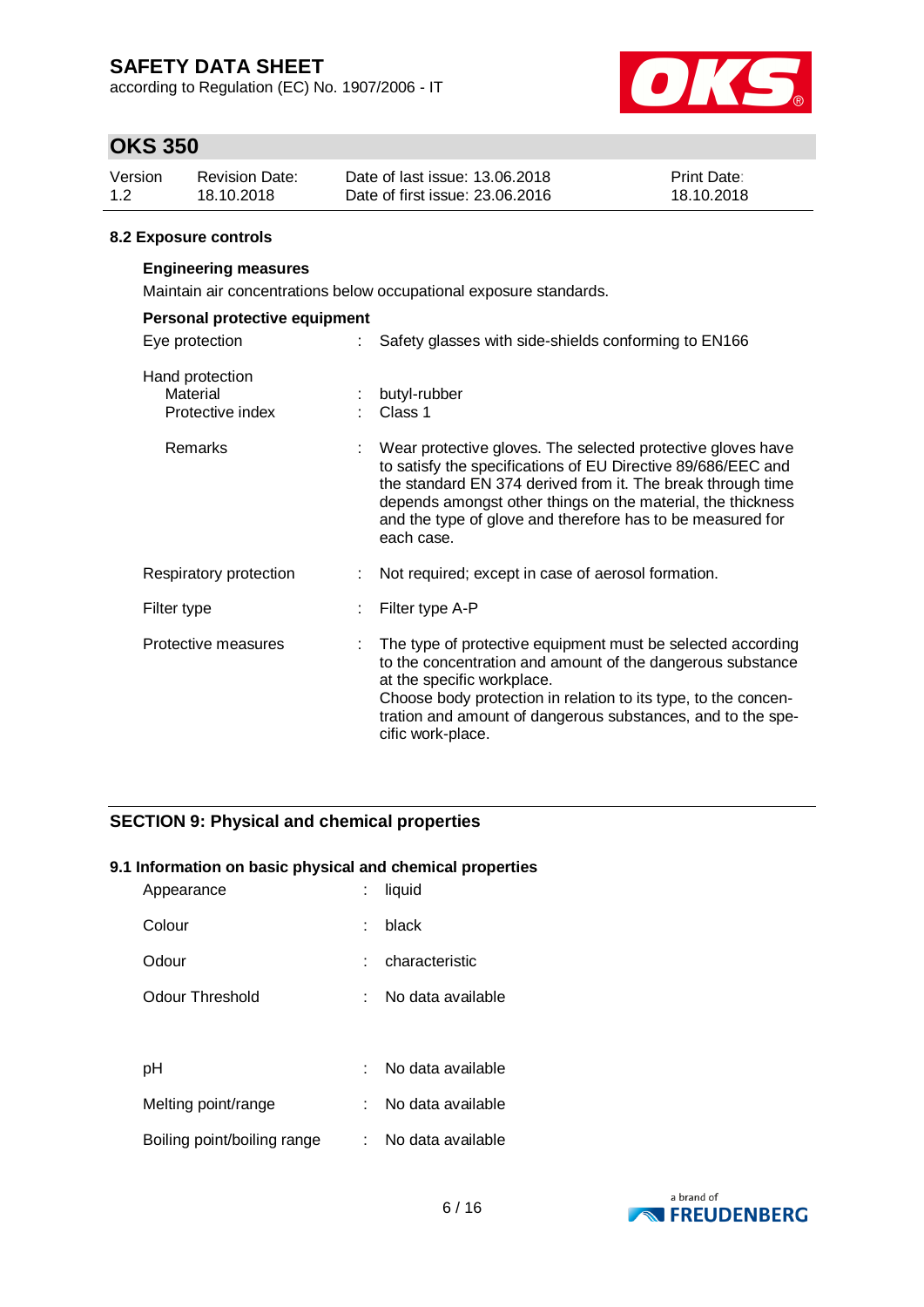according to Regulation (EC) No. 1907/2006 - IT



# **OKS 350**

| Version<br>1.2 |                     | <b>Revision Date:</b><br>18.10.2018 |    | Date of last issue: 13.06.2018<br>Date of first issue: 23.06.2016 | Print Date:<br>18.10.2018 |
|----------------|---------------------|-------------------------------------|----|-------------------------------------------------------------------|---------------------------|
|                | Flash point         |                                     |    | 260 °C                                                            |                           |
|                |                     | Evaporation rate                    |    | No data available                                                 |                           |
|                |                     | Flammability (solid, gas)           |    | Not applicable                                                    |                           |
|                |                     | Upper explosion limit               |    | No data available                                                 |                           |
|                |                     | Lower explosion limit               | ÷  | No data available                                                 |                           |
|                |                     | Vapour pressure                     | t, | $<$ 1 hPa (20 °C)                                                 |                           |
|                |                     | Relative vapour density             |    | No data available                                                 |                           |
|                | Density             |                                     |    | $0,90$ g/cm3<br>(20 °C)                                           |                           |
|                | <b>Bulk density</b> |                                     |    | No data available                                                 |                           |
|                | Solubility(ies)     | Water solubility                    |    | immiscible                                                        |                           |
|                |                     | Solubility in other solvents        | ÷  | No data available                                                 |                           |
|                | octanol/water       | Partition coefficient: n-           |    | No data available                                                 |                           |
|                |                     | Auto-ignition temperature           |    | No data available                                                 |                           |
|                |                     | Decomposition temperature           | ÷  | No data available                                                 |                           |
|                | Viscosity           | Viscosity, dynamic                  | ÷  | No data available                                                 |                           |
|                |                     | Viscosity, kinematic                | t  | 245 mm2/s (40 °C)                                                 |                           |
|                |                     | <b>Explosive properties</b>         |    | Not explosive                                                     |                           |
|                |                     | Oxidizing properties                |    | No data available                                                 |                           |
|                |                     | 9.2 Other information               |    |                                                                   |                           |
|                |                     | Sublimation point                   |    | No data available                                                 |                           |
|                | Self-ignition       |                                     |    | No data available                                                 |                           |

### **SECTION 10: Stability and reactivity**

#### **10.1 Reactivity**

No hazards to be specially mentioned.

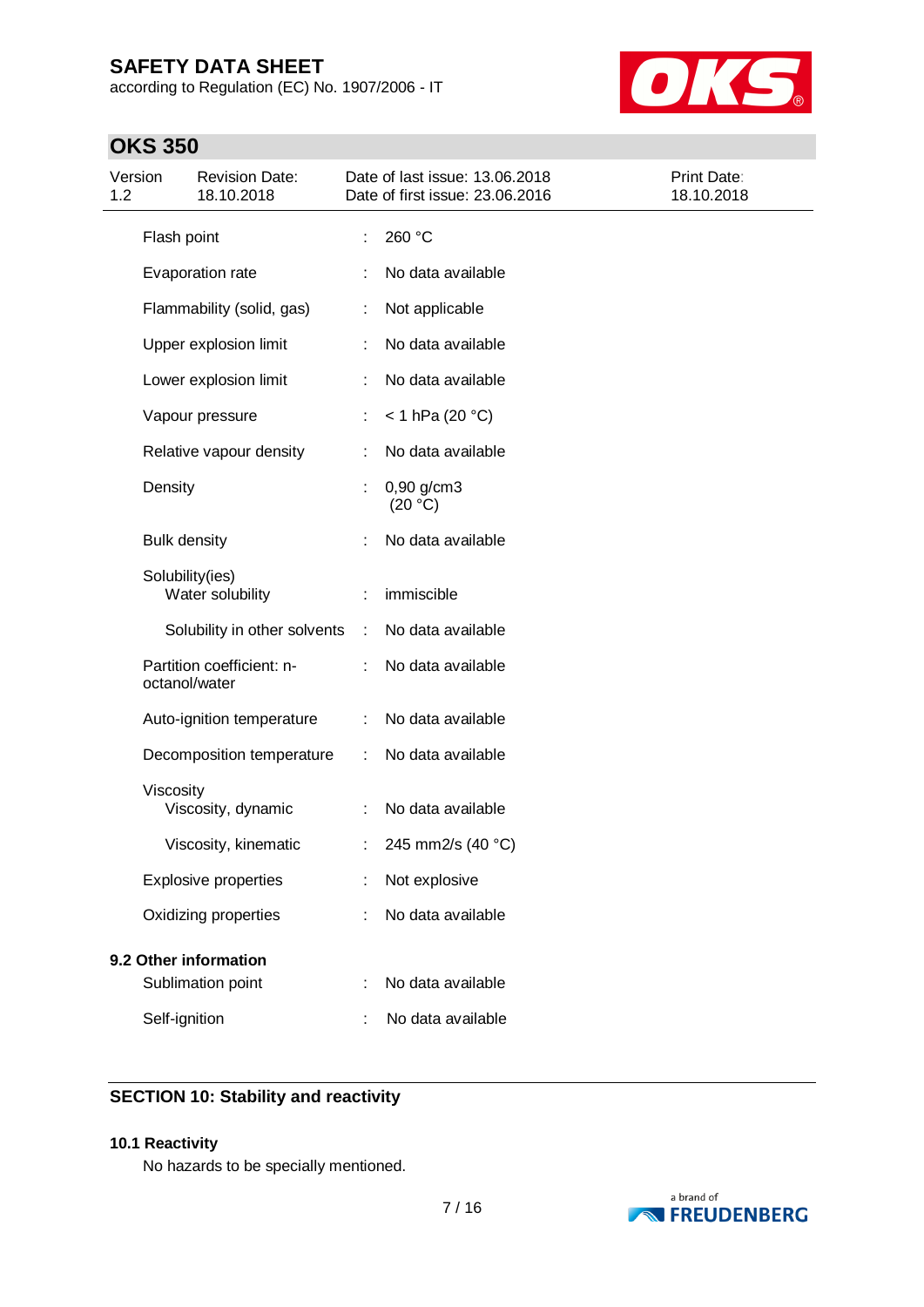according to Regulation (EC) No. 1907/2006 - IT



### **OKS 350**

| Version<br>Date of last issue: 13.06.2018<br>Revision Date:<br>Date of first issue: 23,06,2016<br>1.2<br>18.10.2018 | <b>Print Date:</b><br>18.10.2018 |
|---------------------------------------------------------------------------------------------------------------------|----------------------------------|
|---------------------------------------------------------------------------------------------------------------------|----------------------------------|

### **10.2 Chemical stability**

Stable under normal conditions.

| 10.3 Possibility of hazardous reactions |    |                                                             |  |  |
|-----------------------------------------|----|-------------------------------------------------------------|--|--|
| Hazardous reactions                     |    | No dangerous reaction known under conditions of normal use. |  |  |
| 10.4 Conditions to avoid                |    |                                                             |  |  |
| Conditions to avoid                     | ÷. | No conditions to be specially mentioned.                    |  |  |
| 10.5 Incompatible materials             |    |                                                             |  |  |
| Materials to avoid                      |    | No materials to be especially mentioned.                    |  |  |

### **10.6 Hazardous decomposition products**

No decomposition if stored and applied as directed.

### **SECTION 11: Toxicological information**

### **11.1 Information on toxicological effects**

#### **Acute toxicity**

**Product:**

| Acute inhalation toxicity | Remarks: This information is not available. |
|---------------------------|---------------------------------------------|
| Acute dermal toxicity     | Remarks: This information is not available. |

#### **Components:**

#### **Amines, C11-14-branched alkyl, monohexyl and dihexyl phosphates:**

| Acute oral toxicity   | : LD50 (Rat): $>$ 5.000 mg/kg<br>Method: OECD Test Guideline 401                                                                         |
|-----------------------|------------------------------------------------------------------------------------------------------------------------------------------|
| Acute dermal toxicity | : LD50 (Rat): $> 2.000$ mg/kg<br>Method: OECD Test Guideline 402<br>Assessment: The substance or mixture has no acute dermal<br>toxicity |

#### **Skin corrosion/irritation**

#### **Product:**

Remarks: This information is not available.

#### **Components:**

### **Amines, C11-14-branched alkyl, monohexyl and dihexyl phosphates:**

Species: Rabbit Assessment: Irritating to skin.

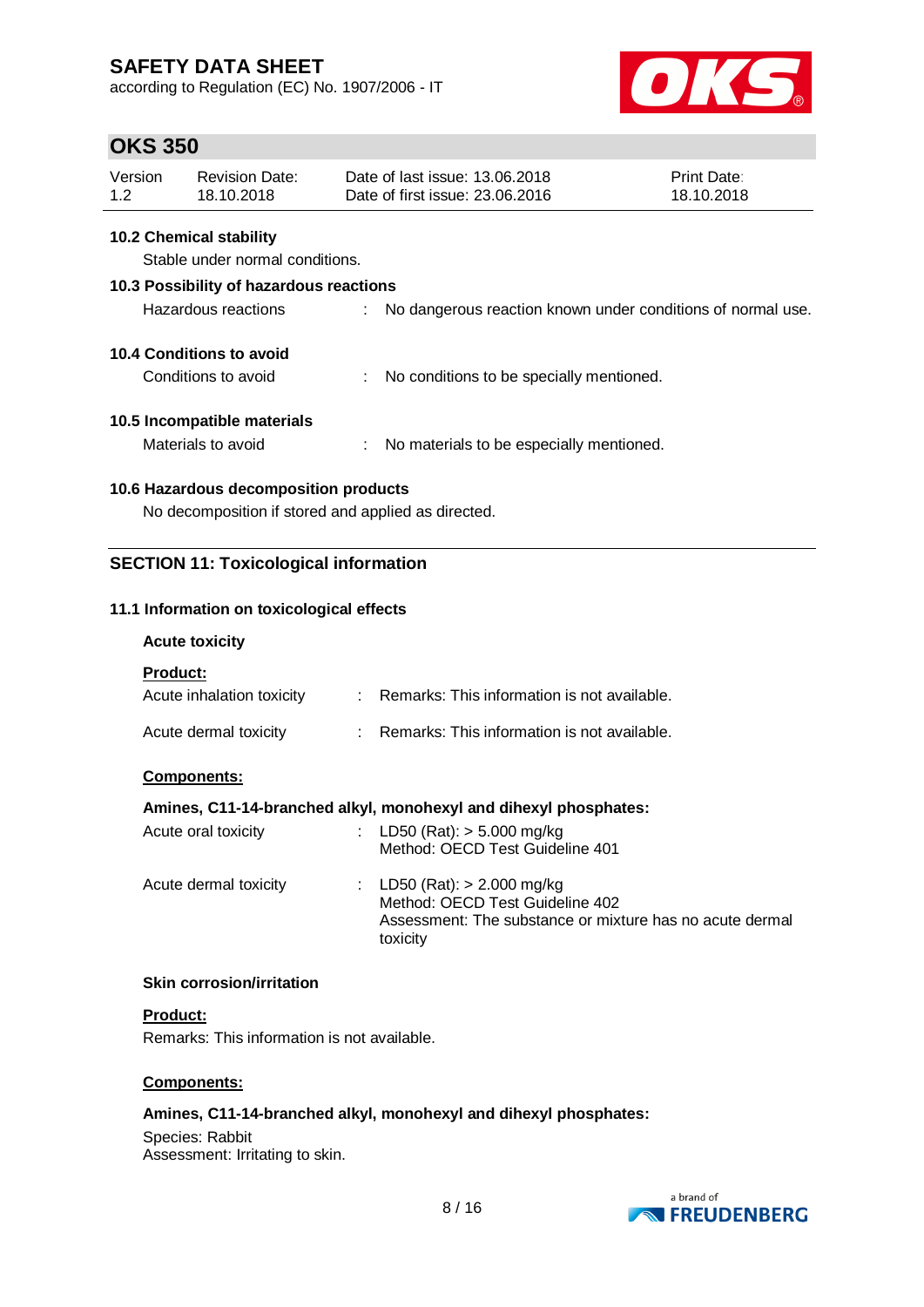according to Regulation (EC) No. 1907/2006 - IT



# **OKS 350**

| Version | <b>Revision Date:</b> | Date of last issue: 13.06.2018  | <b>Print Date:</b> |
|---------|-----------------------|---------------------------------|--------------------|
| 1.2     | 18.10.2018            | Date of first issue: 23,06,2016 | 18.10.2018         |

Method: OECD Test Guideline 404 Result: Irritating to skin.

#### **Serious eye damage/eye irritation**

#### **Product:**

Remarks: This information is not available.

#### **Components:**

#### **Amines, C11-14-branched alkyl, monohexyl and dihexyl phosphates:**

Species: Rabbit Assessment: Irritating to eyes. Method: OECD Test Guideline 405 Result: Irritating to eyes.

#### **Respiratory or skin sensitisation**

#### **Product:**

Remarks: This information is not available.

#### **Components:**

#### **Amines, C11-14-branched alkyl, monohexyl and dihexyl phosphates:**

Test Type: Maximisation Test Exposure routes: Dermal Species: Guinea pig Assessment: Does not cause skin sensitisation. Result: Does not cause skin sensitisation.

#### **Germ cell mutagenicity**

# **Product:** Genotoxicity in vitro : Remarks: No data available Genotoxicity in vivo : Remarks: No data available

#### **Components:**

#### **Amines, C11-14-branched alkyl, monohexyl and dihexyl phosphates:**

| $\therefore$ Test Type: gene mutation test<br>Species: Salmonella typhimurium                  |
|------------------------------------------------------------------------------------------------|
| Metabolic activation: with and without metabolic activation<br>Method: OECD Test Guideline 471 |
| Result: negative                                                                               |
|                                                                                                |

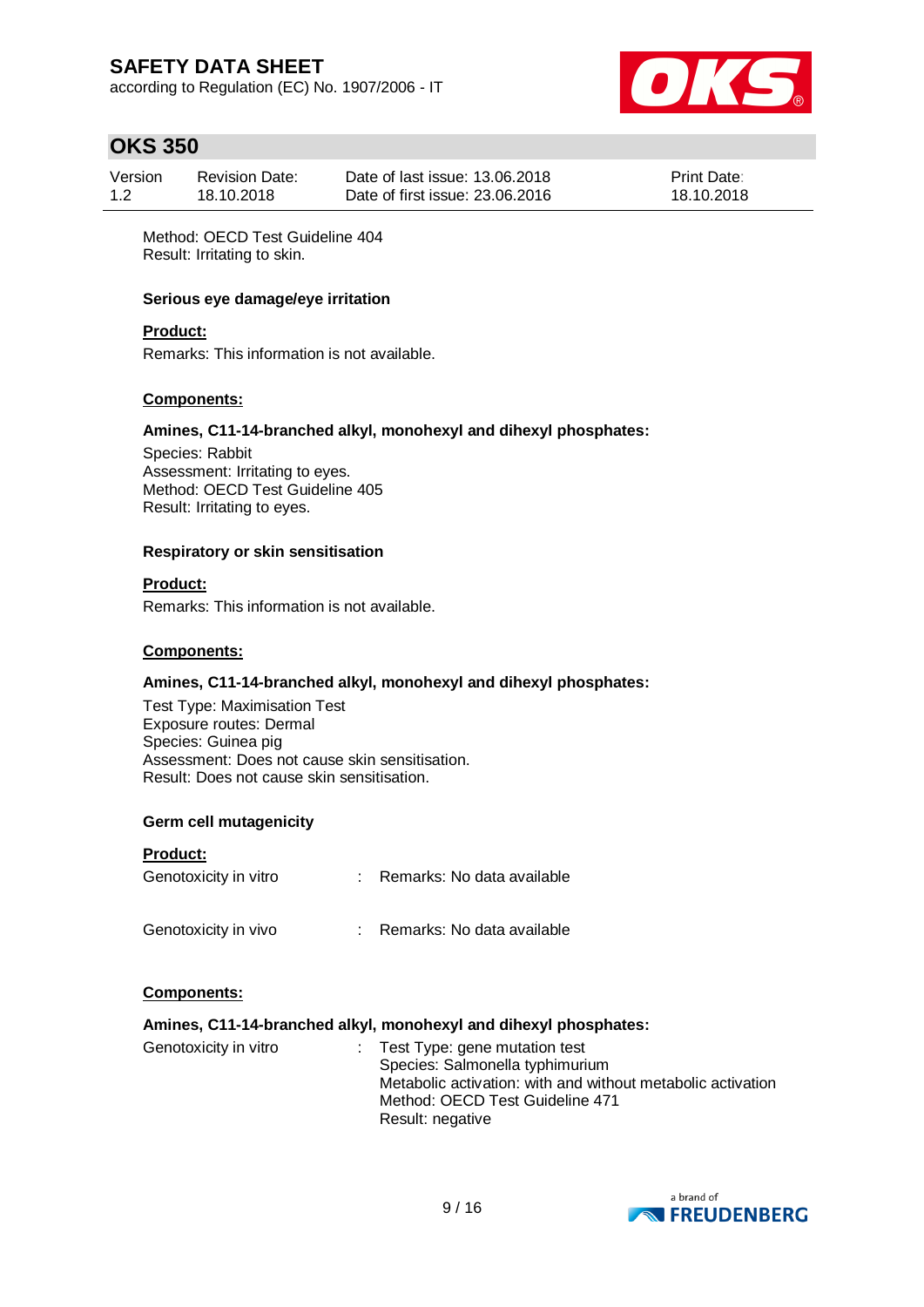according to Regulation (EC) No. 1907/2006 - IT



# **OKS 350**

| ,              |                                     |    |                                                                                                                                                                                                                                                              |                           |
|----------------|-------------------------------------|----|--------------------------------------------------------------------------------------------------------------------------------------------------------------------------------------------------------------------------------------------------------------|---------------------------|
| Version<br>1.2 | <b>Revision Date:</b><br>18.10.2018 |    | Date of last issue: 13.06.2018<br>Date of first issue: 23.06.2016                                                                                                                                                                                            | Print Date:<br>18.10.2018 |
|                | Carcinogenicity                     |    |                                                                                                                                                                                                                                                              |                           |
|                | Product:                            |    |                                                                                                                                                                                                                                                              |                           |
|                | Remarks: No data available          |    |                                                                                                                                                                                                                                                              |                           |
|                | <b>Reproductive toxicity</b>        |    |                                                                                                                                                                                                                                                              |                           |
|                | <b>Product:</b>                     |    |                                                                                                                                                                                                                                                              |                           |
|                | Effects on fertility                |    | Remarks: No data available                                                                                                                                                                                                                                   |                           |
| ment           | Effects on foetal develop-          | ÷. | Remarks: No data available                                                                                                                                                                                                                                   |                           |
|                | Components:                         |    |                                                                                                                                                                                                                                                              |                           |
|                |                                     |    | Amines, C11-14-branched alkyl, monohexyl and dihexyl phosphates:                                                                                                                                                                                             |                           |
|                | Effects on fertility                |    | Test Type: reproductive and developmental toxicity study<br>Species: Rat<br><b>Application Route: Oral</b><br>General Toxicity - Parent: LOAEL: 10 mg/kg body weight<br>General Toxicity F1: NOAEL: 100 mg/kg body weight<br>Method: OECD Test Guideline 422 |                           |
| ment           | Effects on foetal develop-          | ÷. | Species: Rat<br>Application Route: Oral<br>General Toxicity Maternal: LOAEL: 10 mg/kg body weight<br>Developmental Toxicity: NOAEL: 100 mg/kg body weight<br>Method: OECD Test Guideline 422                                                                 |                           |
|                | <b>Repeated dose toxicity</b>       |    |                                                                                                                                                                                                                                                              |                           |

#### **Product:**

Remarks: This information is not available.

#### **Components:**

#### **Amines, C11-14-branched alkyl, monohexyl and dihexyl phosphates:**

Species: Rat LOAEL: 10 mg/kg Application Route: Oral Exposure time: 28 Method: OECD Test Guideline 422 Remarks: Not classified due to inconclusive data.

#### **Aspiration toxicity**

#### **Product:**

This information is not available.

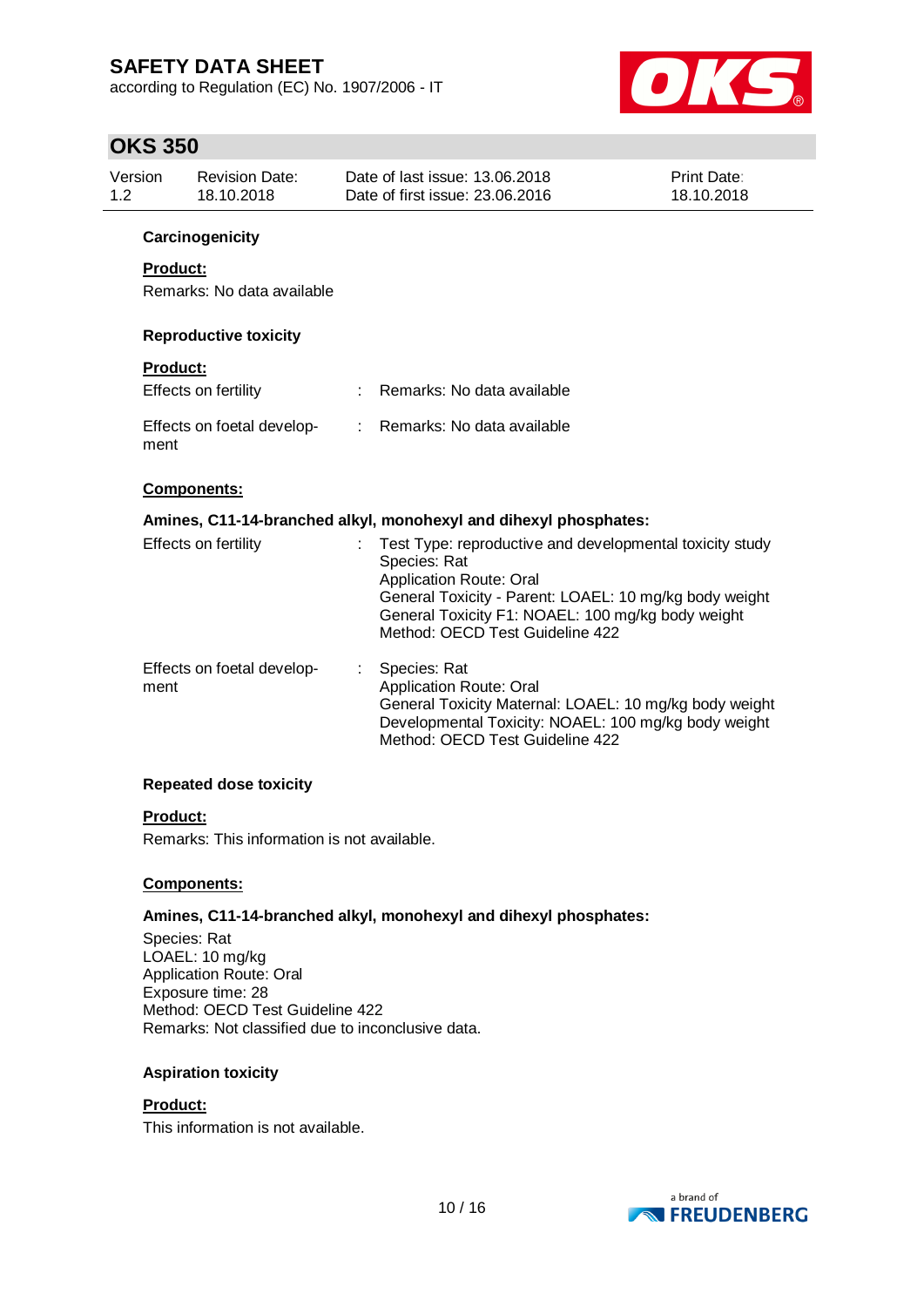according to Regulation (EC) No. 1907/2006 - IT



# **OKS 350**

| Version | Revision Date: | Date of last issue: 13.06.2018  | <b>Print Date:</b> |
|---------|----------------|---------------------------------|--------------------|
| 1.2     | 18.10.2018     | Date of first issue: 23,06,2016 | 18.10.2018         |

#### **Further information**

### **Product:**

Remarks: Information given is based on data on the components and the toxicology of similar products.

### **SECTION 12: Ecological information**

### **12.1 Toxicity**

| <b>Product:</b>                                                                     |     |                            |
|-------------------------------------------------------------------------------------|-----|----------------------------|
| Toxicity to fish                                                                    | ÷   | Remarks: No data available |
| Toxicity to daphnia and other : Remarks: No data available<br>aquatic invertebrates |     |                            |
| Toxicity to algae                                                                   | t i | Remarks: No data available |
| Toxicity to microorganisms                                                          | ÷   | Remarks: No data available |

#### **Components:**

| Amines, C11-14-branched alkyl, monohexyl and dihexyl phosphates:                 |                |                                                                                                                                                                  |  |  |
|----------------------------------------------------------------------------------|----------------|------------------------------------------------------------------------------------------------------------------------------------------------------------------|--|--|
| Toxicity to fish                                                                 |                | LC50 (Oncorhynchus mykiss (rainbow trout)): 5,5 mg/l<br>Exposure time: 96 h<br>Method: OECD Test Guideline 203                                                   |  |  |
| Toxicity to daphnia and other :<br>aquatic invertebrates                         |                | EC50 (Daphnia magna (Water flea)): > 1 mg/l<br>Exposure time: 48 h<br>Test Type: Immobilization<br>Method: OECD Test Guideline 202                               |  |  |
| Toxicity to algae                                                                |                | $\therefore$ EC50 (Selenastrum capricornutum (green algae)): > 10 mg/l<br>Exposure time: 72 h<br>Test Type: Growth inhibition<br>Method: OECD Test Guideline 201 |  |  |
|                                                                                  |                | NOEC (Selenastrum capricornutum (green algae)): 3,2 mg/l<br>Exposure time: 72 h<br>Method: OECD Test Guideline 201                                               |  |  |
| Toxicity to microorganisms                                                       | $\mathbb{R}^n$ | EC50 (Bacteria): $> 100$ mg/l<br>Exposure time: 3 h<br>Test Type: Respiration inhibition<br>Method: OECD Test Guideline 209                                      |  |  |
| Toxicity to daphnia and other : NOEC: > 10 mg/l<br>aquatic invertebrates (Chron- |                | Exposure time: 22 d                                                                                                                                              |  |  |

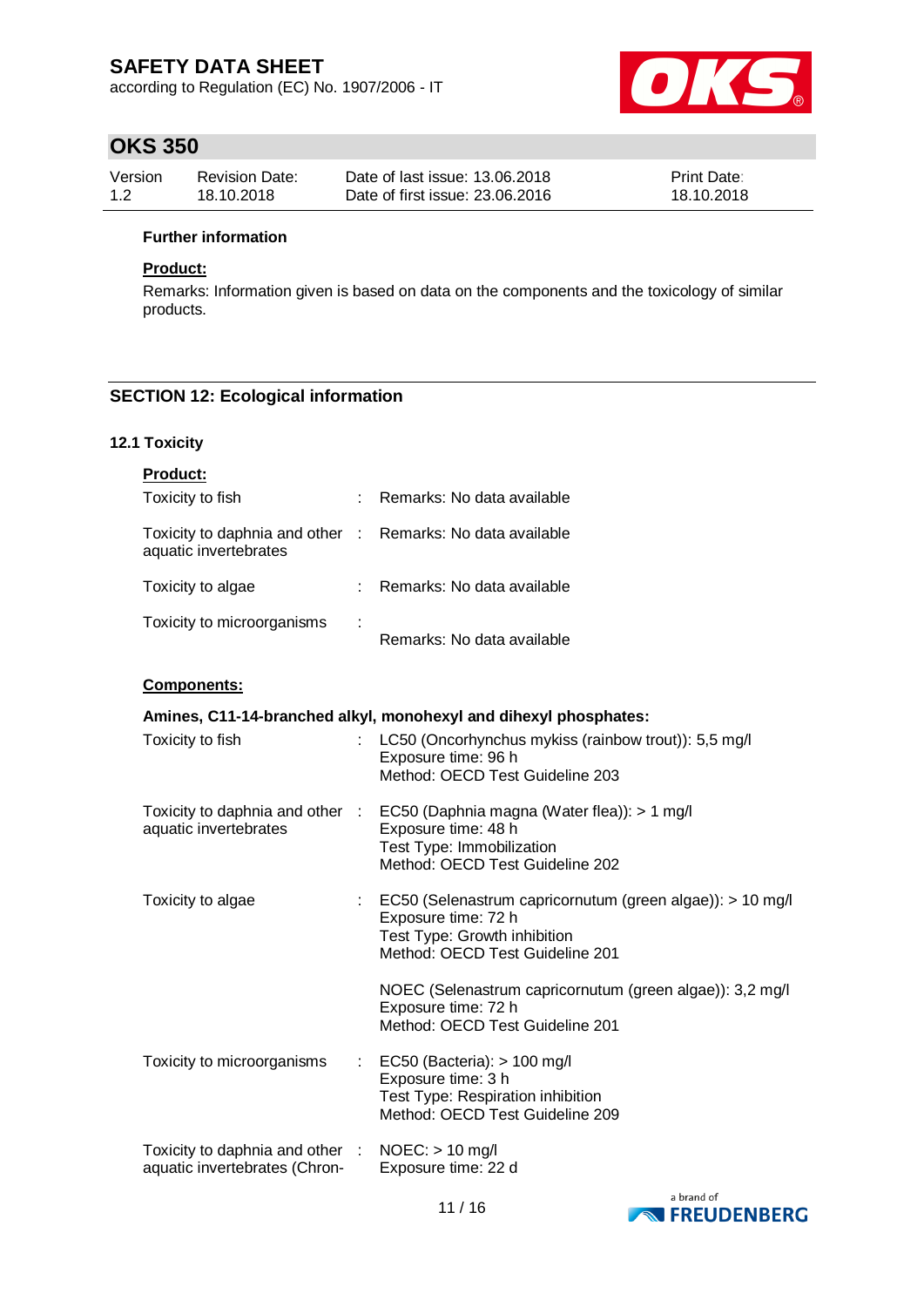according to Regulation (EC) No. 1907/2006 - IT



# **OKS 350**

| Version<br>1.2 |                 | <b>Revision Date:</b><br>18.10.2018                |   | Date of last issue: 13.06.2018<br>Date of first issue: 23,06,2016                                                                                                                                                       | <b>Print Date:</b><br>18.10.2018 |
|----------------|-----------------|----------------------------------------------------|---|-------------------------------------------------------------------------------------------------------------------------------------------------------------------------------------------------------------------------|----------------------------------|
|                | ic toxicity)    |                                                    |   | Species: Daphnia magna (Water flea)<br>Method: OECD Test Guideline 211                                                                                                                                                  |                                  |
|                |                 | 12.2 Persistence and degradability                 |   |                                                                                                                                                                                                                         |                                  |
|                | <b>Product:</b> |                                                    |   |                                                                                                                                                                                                                         |                                  |
|                |                 | Biodegradability                                   |   | : Remarks: No data available                                                                                                                                                                                            |                                  |
|                | ty              |                                                    |   | Physico-chemical removabili- : Remarks: No data available                                                                                                                                                               |                                  |
|                |                 | Components:                                        |   |                                                                                                                                                                                                                         |                                  |
|                |                 |                                                    |   | Amines, C11-14-branched alkyl, monohexyl and dihexyl phosphates:                                                                                                                                                        |                                  |
|                |                 | Biodegradability                                   |   | Inoculum: activated sludge<br>Result: Not rapidly biodegradable<br>Biodegradation: 12 %<br>Exposure time: 28 d<br>Method: OECD Test Guideline 301B                                                                      |                                  |
|                |                 | 12.3 Bioaccumulative potential                     |   |                                                                                                                                                                                                                         |                                  |
|                | Product:        |                                                    |   |                                                                                                                                                                                                                         |                                  |
|                |                 | <b>Bioaccumulation</b>                             |   | Remarks: This mixture contains no substance considered to<br>be persistent, bioaccumulating and toxic (PBT).<br>This mixture contains no substance considered to be very<br>persistent and very bioaccumulating (vPvB). |                                  |
|                |                 | <b>Components:</b>                                 |   |                                                                                                                                                                                                                         |                                  |
|                |                 |                                                    |   | Amines, C11-14-branched alkyl, monohexyl and dihexyl phosphates:                                                                                                                                                        |                                  |
|                |                 | <b>Bioaccumulation</b>                             | ÷ | Bioconcentration factor (BCF): 0,85 - 278                                                                                                                                                                               |                                  |
|                |                 | 12.4 Mobility in soil                              |   |                                                                                                                                                                                                                         |                                  |
|                | Product:        |                                                    |   |                                                                                                                                                                                                                         |                                  |
|                | Mobility        |                                                    |   | Remarks: No data available                                                                                                                                                                                              |                                  |
|                |                 | Distribution among environ-<br>mental compartments |   | Remarks: No data available                                                                                                                                                                                              |                                  |
|                |                 | 12.5 Results of PBT and vPvB assessment            |   |                                                                                                                                                                                                                         |                                  |
|                | Product:        |                                                    |   |                                                                                                                                                                                                                         |                                  |
|                | Assessment      |                                                    |   | This substance/mixture contains no components considered<br>to be either persistent, bioaccumulative and toxic (PBT), or<br>very persistent and very bioaccumulative (vPvB) at levels of<br>0.1% or higher              |                                  |

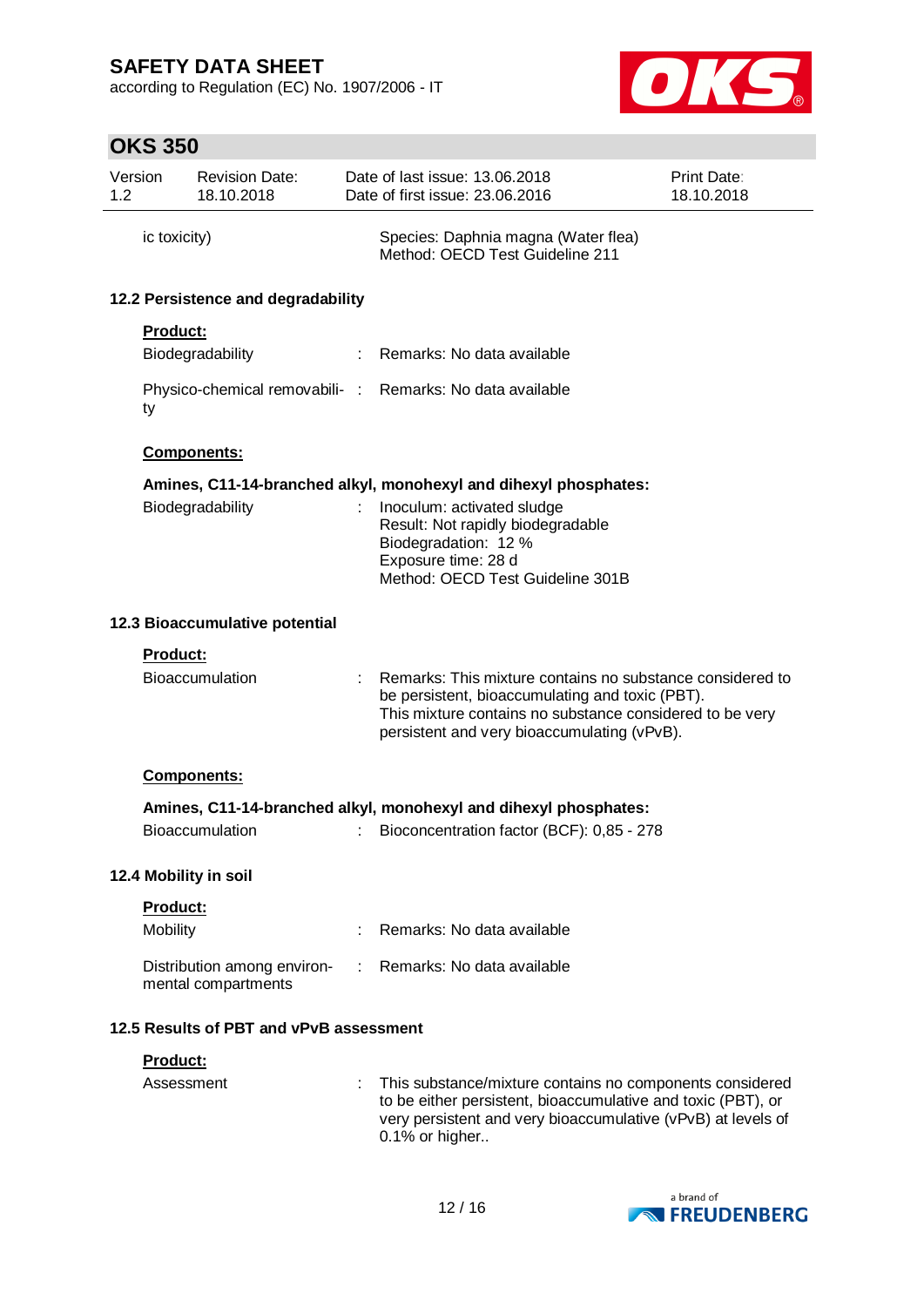according to Regulation (EC) No. 1907/2006 - IT



# **OKS 350**

| Version | <b>Revision Date:</b> | Date of last issue: 13.06.2018  | <b>Print Date:</b> |
|---------|-----------------------|---------------------------------|--------------------|
| 1.2     | 18.10.2018            | Date of first issue: 23,06,2016 | 18.10.2018         |

#### **12.6 Other adverse effects**

### **Product:**

Additional ecological informa-: No information on ecology is available. tion

### **SECTION 13: Disposal considerations**

| 13.1 Waste treatment methods |    |                                                                                                        |
|------------------------------|----|--------------------------------------------------------------------------------------------------------|
| Product                      |    | : The product should not be allowed to enter drains, water<br>courses or the soil.                     |
|                              |    | Waste codes should be assigned by the user based on the<br>application for which the product was used. |
| Contaminated packaging       | ÷. | Empty containers can be landfilled, when in accordance with<br>the local regulations.                  |

### **SECTION 14: Transport information**

| 14.1 UN number                  |   |                                   |
|---------------------------------|---|-----------------------------------|
| <b>ADR</b>                      | ÷ | Not regulated as a dangerous good |
| <b>IMDG</b>                     | t | Not regulated as a dangerous good |
| <b>IATA</b>                     |   | Not regulated as a dangerous good |
| 14.2 UN proper shipping name    |   |                                   |
| <b>ADR</b>                      |   | Not regulated as a dangerous good |
| <b>IMDG</b>                     | t | Not regulated as a dangerous good |
| <b>IATA</b>                     | t | Not regulated as a dangerous good |
| 14.3 Transport hazard class(es) |   |                                   |
| <b>ADR</b>                      | ÷ | Not regulated as a dangerous good |
| <b>IMDG</b>                     |   | Not regulated as a dangerous good |
| <b>IATA</b>                     | t | Not regulated as a dangerous good |
| 14.4 Packing group              |   |                                   |
| <b>ADR</b>                      | ÷ | Not regulated as a dangerous good |
| <b>IMDG</b>                     |   | Not regulated as a dangerous good |
| <b>IATA (Cargo)</b>             | t | Not regulated as a dangerous good |
| <b>IATA (Passenger)</b>         |   | Not regulated as a dangerous good |
|                                 |   |                                   |

**14.5 Environmental hazards**

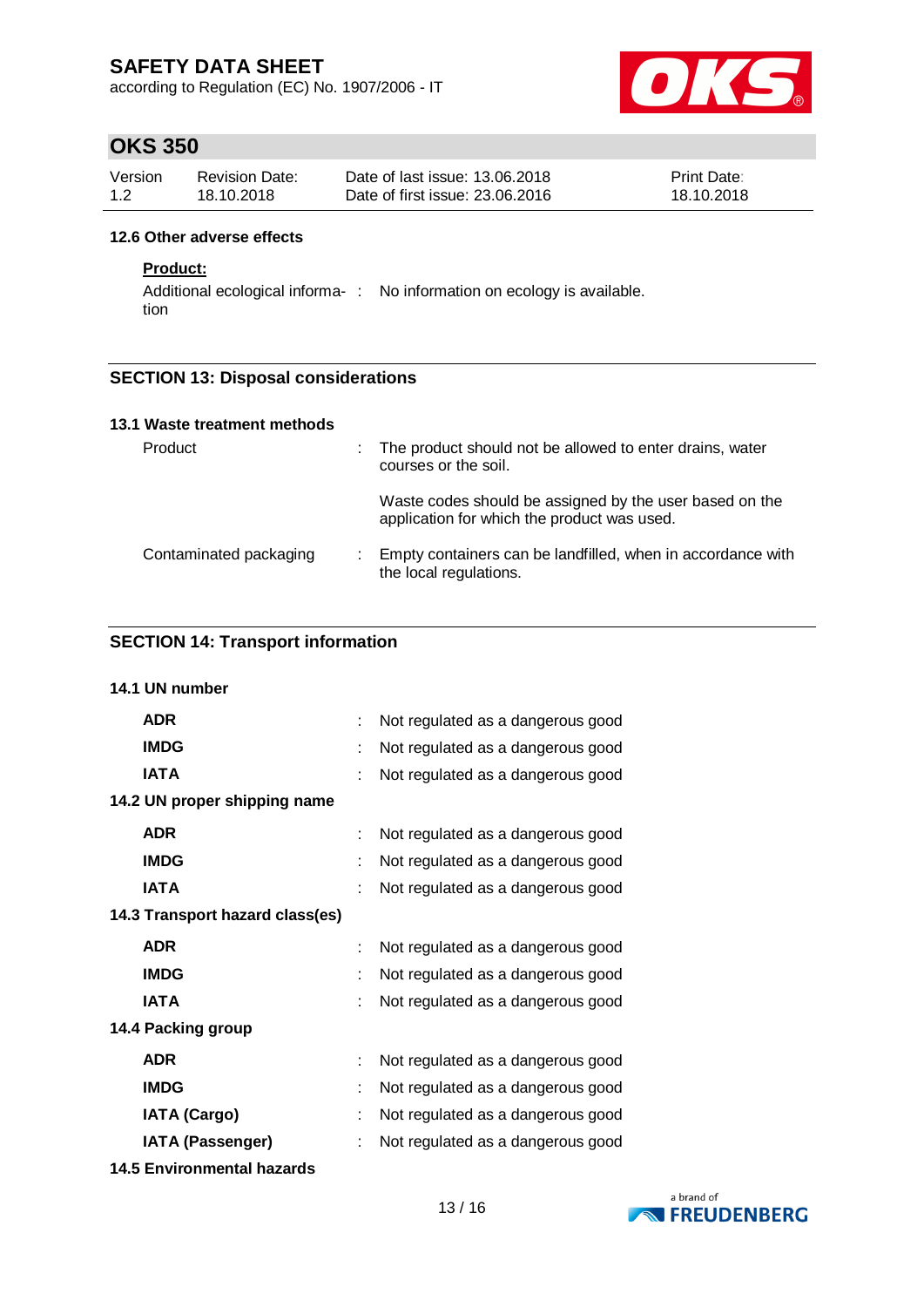according to Regulation (EC) No. 1907/2006 - IT



# **OKS 350**

| Version<br>1.2          | <b>Revision Date:</b><br>18.10.2018                                   | Date of last issue: 13.06.2018<br>Date of first issue: 23.06.2016       | Print Date:<br>18.10.2018 |
|-------------------------|-----------------------------------------------------------------------|-------------------------------------------------------------------------|---------------------------|
| <b>ADR</b>              |                                                                       | Not regulated as a dangerous good                                       |                           |
| <b>IMDG</b>             |                                                                       | Not regulated as a dangerous good                                       |                           |
| <b>IATA (Passenger)</b> |                                                                       | Not regulated as a dangerous good                                       |                           |
| <b>IATA (Cargo)</b>     |                                                                       | Not regulated as a dangerous good                                       |                           |
|                         | 14.6 Special precautions for user<br>No special precautions required. |                                                                         |                           |
|                         |                                                                       | 14.7 Transport in bulk according to Annex II of Marpol and the IBC Code |                           |
| Remarks                 |                                                                       | Not applicable for product as supplied.                                 |                           |

### **SECTION 15: Regulatory information**

#### **15.1 Safety, health and environmental regulations/legislation specific for the substance or mixture**

| REACH - Candidate List of Substances of Very High<br>Concern for Authorisation (Article 59).                                                         | This product does not contain sub-<br>stances of very high concern (Regu-<br>lation (EC) No 1907/2006 (REACH),<br>Article 57). |  |
|------------------------------------------------------------------------------------------------------------------------------------------------------|--------------------------------------------------------------------------------------------------------------------------------|--|
| REACH - List of substances subject to authorisation<br>(Annex XIV)                                                                                   | Not applicable                                                                                                                 |  |
| Regulation (EC) No 1005/2009 on substances that dep-<br>lete the ozone layer                                                                         | Not applicable<br>÷.                                                                                                           |  |
| Regulation (EC) No 850/2004 on persistent organic pol-<br>:<br>lutants                                                                               | Not applicable                                                                                                                 |  |
| Regulation (EC) No 649/2012 of the European Parlia-<br>ment and the Council concerning the export and import<br>of dangerous chemicals               | : Not applicable                                                                                                               |  |
| REACH - Restrictions on the manufacture, placing on<br>the market and use of certain dangerous substances,<br>preparations and articles (Annex XVII) | Not applicable<br>÷.                                                                                                           |  |
| $\cdots$ $\cdots$ $\cdots$ $\cdots$ $\cdots$ $\cdots$                                                                                                |                                                                                                                                |  |

Seveso III: Directive 2012/18/EU of the European Parliament and of the Council on the control of major-accident hazards involving dangerous substances. Not applicable

| Volatile organic compounds | Directive 2010/75/EU of 24 November 2010 on industrial  |
|----------------------------|---------------------------------------------------------|
|                            | emissions (integrated pollution prevention and control) |
|                            | Remarks: Not applicable                                 |

Other regulations:

Legislative Decree April 9,2008, 81 (Implementation of Article 1 of the Law of 3 August 2007, n. 123, concerning the protection of health and safety in the workplace.) and subsequent amend-

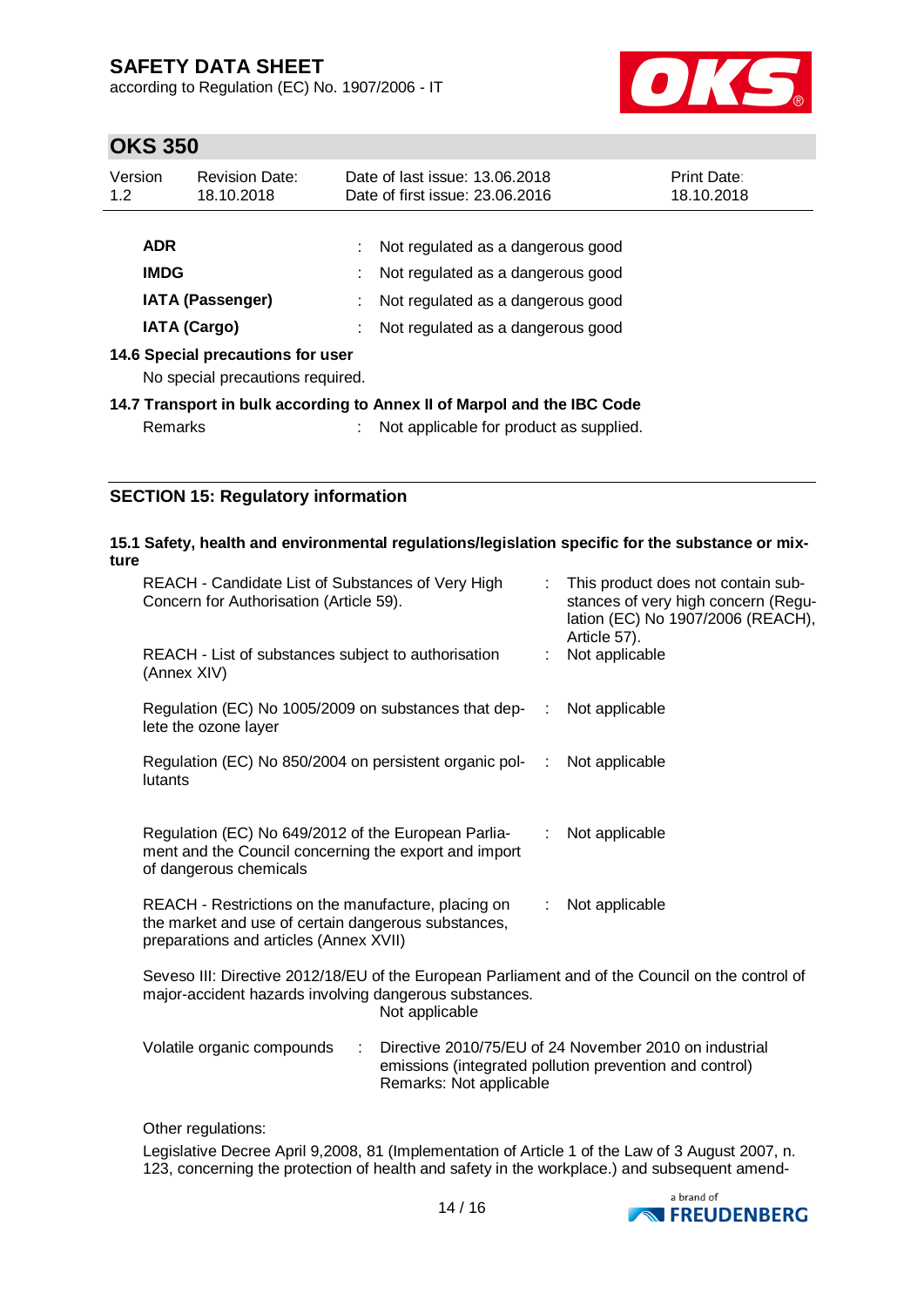according to Regulation (EC) No. 1907/2006 - IT



### **OKS 350**

| Version | Revision Date: | Date of last issue: 13.06.2018  | <b>Print Date:</b> |
|---------|----------------|---------------------------------|--------------------|
| 1.2     | 18.10.2018     | Date of first issue: 23,06,2016 | 18.10.2018         |

ments

Legislative Decree April 3, 2006, n.152, (Environmental standards) and subsequent amendments

Legislative Decree February 6, 2009, 21 (Regulations for the execution of the provisions laid down in Regulation (EC) no. 648/2004 on detergents)

### **15.2 Chemical safety assessment**

This information is not available.

### **SECTION 16: Other information**

**Full text of H-Statements**

| H315              | : Causes skin irritation.                          |
|-------------------|----------------------------------------------------|
| H <sub>3</sub> 19 | Causes serious eye irritation.                     |
| H411              | : Toxic to aquatic life with long lasting effects. |

#### **Full text of other abbreviations**

ADN - European Agreement concerning the International Carriage of Dangerous Goods by Inland Waterways; ADR - European Agreement concerning the International Carriage of Dangerous Goods by Road; AICS - Australian Inventory of Chemical Substances; ASTM - American Society for the Testing of Materials; bw - Body weight; CLP - Classification Labelling Packaging Regulation; Regulation (EC) No 1272/2008; CMR - Carcinogen, Mutagen or Reproductive Toxicant; DIN - Standard of the German Institute for Standardisation; DSL - Domestic Substances List (Canada); ECHA - European Chemicals Agency; EC-Number - European Community number; ECx - Concentration associated with x% response; ELx - Loading rate associated with x% response; EmS - Emergency Schedule; ENCS - Existing and New Chemical Substances (Japan); ErCx - Concentration associated with x% growth rate response; GHS - Globally Harmonized System; GLP - Good Laboratory Practice; IARC - International Agency for Research on Cancer; IATA - International Air Transport Association; IBC - International Code for the Construction and Equipment of Ships carrying Dangerous Chemicals in Bulk; IC50 - Half maximal inhibitory concentration; ICAO - International Civil Aviation Organization; IECSC - Inventory of Existing Chemical Substances in China; IMDG - International Maritime Dangerous Goods; IMO - International Maritime Organization; ISHL - Industrial Safety and Health Law (Japan); ISO - International Organisation for Standardization; KECI - Korea Existing Chemicals Inventory; LC50 - Lethal Concentration to 50 % of a test population; LD50 - Lethal Dose to 50% of a test population (Median Lethal Dose); MARPOL - International Convention for the Prevention of Pollution from Ships; n.o.s. - Not Otherwise Specified; NO(A)EC - No Observed (Adverse) Effect Concentration; NO(A)EL - No Observed (Adverse) Effect Level; NOELR - No Observable Effect Loading Rate; NZIoC - New Zealand Inventory of Chemicals; OECD - Organization for Economic Co-operation and Development; OPPTS - Office of Chemical Safety and Pollution Prevention; PBT - Persistent, Bioaccumulative and Toxic substance; PICCS - Philippines Inventory of Chemicals and Chemical Substances; (Q)SAR - (Quantitative) Structure Activity Relationship; REACH - Regulation (EC) No 1907/2006 of the European Parliament and of the Council concerning the Registration, Evaluation, Authorisation and Restriction of Chemicals; RID - Regulations concerning the International Carriage of Dangerous Goods by Rail; SADT - Self-Accelerating Decomposition Temperature; SDS - Safety Data Sheet; SVHC - Substance of Very High Concern; TCSI - Taiwan Chemical Substance Inventory; TRGS - Technical Rule for Hazardous Substances; TSCA - Toxic Sub-